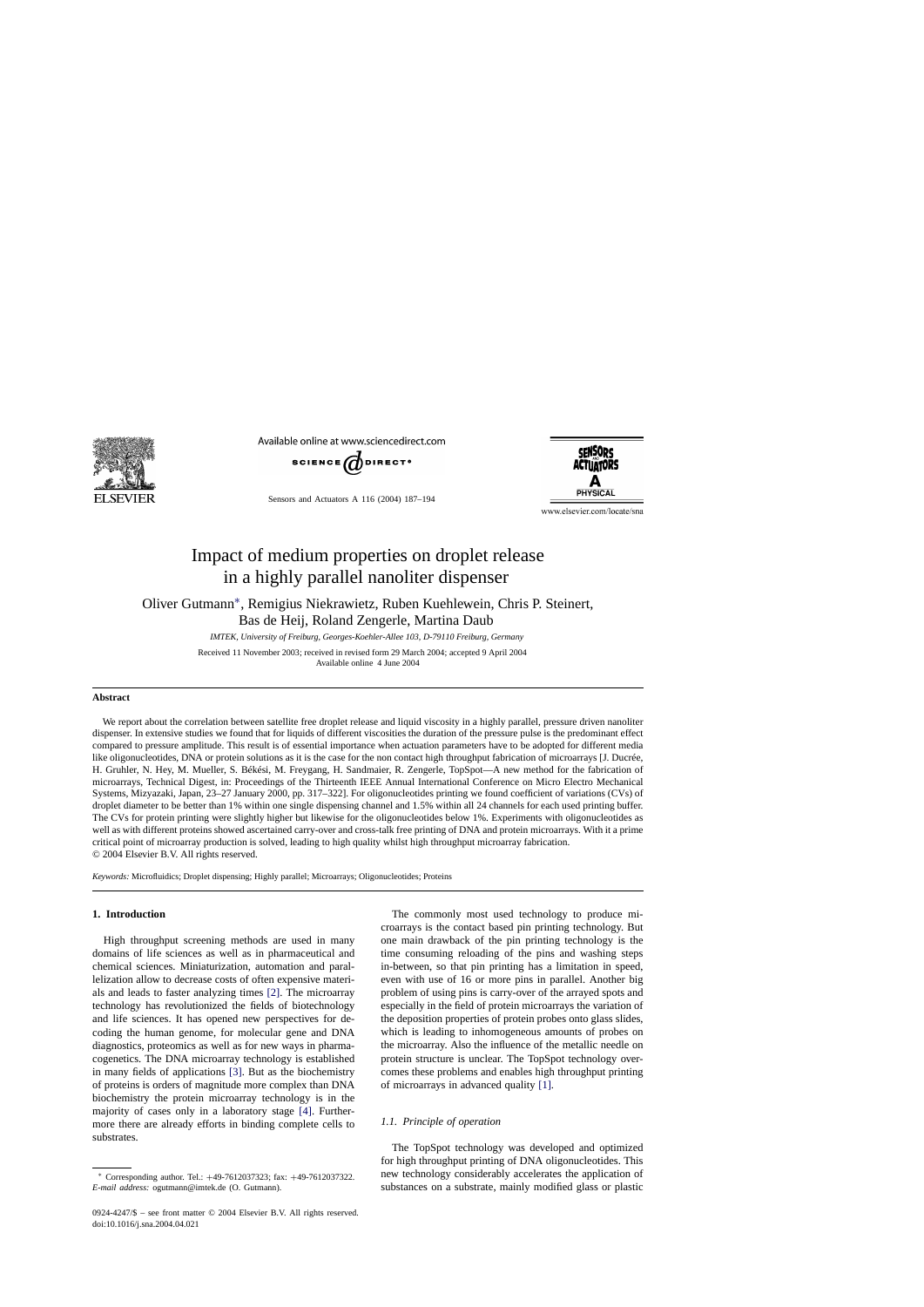slides, and permits mass production of microarrays, often also called biochips, at reasonable costs.

The technology is based on a micromachined printhead, the fabrication of this TopSpot printhead is described in [\[1\].](#page-6-0) The printhead formats allow the simultaneous application of 24 and 96 different probes in one step, respectively. The TopSpot printhead consists of three layers, pyrex glass, silicon and another pyrex layer. The probes are contained in reservoirs drilled in the upper pyrex glass wafer and can be filled by standard liquid handling robots. The glass wafer is bonded to the micromachined silicon wafer by anodic bonding, so that a covalent binding of glass and silicon wafer is achieved. The reverse side of the silicon wafer is bonded to a thin pyrex glass wafer with a square opening for the outlet nozzles. A recess in the upper Pyrex (actuation chamber) opens the nozzles to the upper side of the printhead. Every reservoir is connected with one nozzle in the central area of the print head (nozzle array) via an etched microchannel system in the silicon wafer. Liquid is drawn to the nozzles simply by capillary forces. The actuation of the printhead is done by a piezostack actuator as depicted in Fig. 1. The actuator drives a piston into the actuation chamber of the micromachined printhead. This generates a pressure pulse that affects all nozzles simultaneously. If the pressure pulse is high enough, it overcomes the capillary forces of the nozzles and the surface tension of the fluids and droplets are accelerated out of the nozzles. To achieve a homogenous ejection of the droplets, the nozzle array is coated with hydrophobic silane [\[5\].](#page-6-0)

One of the major advantages of the TopSpot technology over other nanoliter dispensing systems (e.g. inkjet printer) is that every nozzle can be supplied with another printing medium at the same time. So in contrast to the present proceedings (e.g. pin printer, piezo tips) a contact-free high throughput production is possible. This eliminates problems arising from the varying adhesion forces between probes, pins and the substrate surface.



Fig. 1. (a) Picture of a printhead; (b) SEM picture of the 24 nozzles on the bottom side of the printhead; (c) working principle of TopSpot. (1) Filling of the printhead reservoirs; (2) placing a piston into the printhead; (3) actuation by moving of the piston; (4) retraction of the piston.

Printing microarrays requires very flexible printer systems. Different applications need different buffer systems, depending on printing media, coupling chemistry of used microarray slides or surface properties. This publication reports on the evaluation of operating range and limits of the pressure driven droplet release and on the correlation between specific properties of printed media and corresponding printing conditions.

## **2. Experimental**

### *2.1. Experimental setup*

In our publication we investigated printing with 24 channel printheads. Parameters for diameter and pitch of the circular nozzles were 50 and 500  $\mu$ m. To assure the non-existence of sample cross-contamination in the printhead we made extensive cross-talk tests. Therefore every second reservoir was filled with  $1 \mu M Cy3$ -labeled oligonucleotides and the other reservoirs with pure printing buffer. The reagents have been printed onto microarray slides and detected with a fluorescence reader (La Vision Biotech, Germany, sensitivity up to  $\langle 0.8 \text{ Cy3 molecules/}\mu\text{m}^2 \rangle$ . Although without cross talk they look like a checker board. The same tests were also done with a variety of proteins, such as Cy5-labeled BSA or antibodies (each  $200 \mu g/ml$ ).

Since the printhead is reused it is important to evaluate the washing procedure of the printhead to guaranty carry-over free usage of the printhead with following fillings. Therefore the checkerboard-like filled printhead of the cross-talk test was washed in an ultrasonic bath with 5% (v/v) RBS N and afterwards rinsed in excess of deionized water (standard washing procedure). Then the checkerboard-like filling was inversed, so that every nozzle, which was filled with Cy3-labeled oligonucleotides is now filled with buffer solution. In the fluorescence reader, no leavings of former filling should be detectable, even at very high exposure times. The carry-over test was also done with Cy5-labeled proteins in different printing buffers, showing that the standard washing procedure was inadequate for proteins. So the standard washing procedure was adapted. Before the ultrasonic bath an additional rinsing step with 5%  $(v/v)$  RBS N and after the rinsing in excess of deionized water a second ultrasonic bath with deionized water was introduced.

Surface tension and viscosity of printing media are the properties with the major impact on the droplet dispensing process. The main portion of the printing medium is the printing buffer. In the field of microarrays very different printing buffers are reported in publications. So we investigated a wide range of different buffers and additives in different concentrations a wide range of viscosities and surface tensions ([Fig. 5\).](#page-4-0) In all cases we determined the optimum conditions for a stable and satellite free droplet ejection process. The surface tension of the different printing buffers were measured by a drop shape analysis system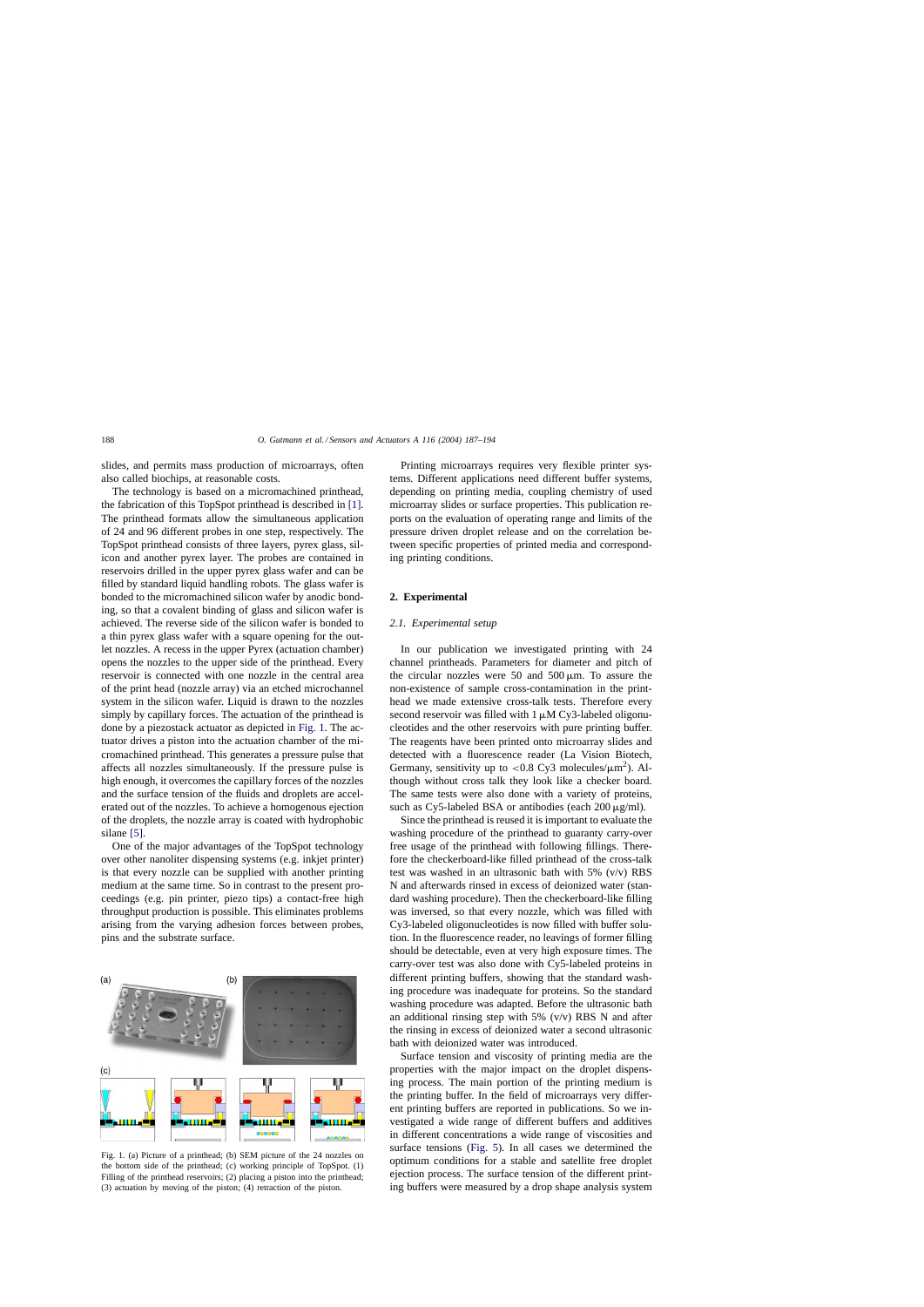(DSA10 Mk2, Kruess, Germany) according to the "pendant drop" method [\[6\].](#page-6-0) For the correlation between printing media and needed printing conditions the piston movement of the printer device was recorded during printing process using the laser–doppler–vibrometer (OFV 1102, Polytek, Germany). The actuation pressure pulse was calculated from the piston movement and the actuation chamber volume. These data enable us to analyze the correlation between amplitude and duration of the pressure pulse, on the one hand, and the quality of droplet release, on the other hand.

A stroboscopic camera (Visit Video Stroboskop MOCRON-RT, Germany) was used to evaluate droplet dispensing and droplet flight of different printing media towards the microarray slide in real time. The determination of droplet volume by gravimetrical measurements using a high precision balance is difficult due to volumina in nanoliter range and evaporation during measurement. So to avoid evaporation the measurement should be made in a humidity chamber in which the evaporation is in balance with water absorption of the droplets, but this is very difficult. Using the fact that droplets form a nearly spherical shape due to the surface tension we circumvent these problems by using a stroboscopic camera and capture the dispensed droplets during the whole dispensing process. The trigger signal of the camera was adapted to the trigger signal of the piezostack actuator to get a time resolved measurement of the droplet dispensing process. As a precondition to use this measurement system reproducibility of the sequential events is essential. For a more precise analysis of the recorded droplet volume during flight and the droplet impact onto the microarray substrate the image processing system NeuroCheck® (NeuroCheck®, Germany). was used. A programmed measurement process was developed to measure the diameter of dispensed spots to ensure the correct evaluation of the spots. In our case the spot volume can be determined by geometric outline analysis of the dispensed spots. Considering the resolution of used camera at maximum magnification we assume a measurement error of  $\pm 1$  pixel. Due to the limited resolution of the used camera and the arrangement of the nozzles on the printhead it is not possible to evaluate all 24 nozzles at the same time by this stroboscopic method.

To observe all 24 droplets in one step we used a fixed camera system, mounted on the TopSpot printer device. By using a mobile axis system as slide carrier it was possible to evaluate the droplet flight and impact onto microarray slide. Also each printed 24 spot array on slide was photographed automatically right after the print. Now NeuroCheck® was not only used for determination of spot diameter but also for evaluation of horizontal deflection of the spots from their correct  $500 \mu m$  spacing. Correct size and position of spots is essential for microarray usage. Therefore this system is able to do the quality control of a microarray fabrication. To show that higher densities are achievable the spacing between the spots was lowered by printing between the spots of already printed arrays, resulting in a  $250 \mu m$  spacing of spots.

As an alternative method to the camera systems a typical microarray approach was used by mixing the printing buffer with Cy3-labeled oligonucleotides  $(1 \mu M)$  final print concentration) and for the protein microarray application with Cy5-labeled BSA or Cy5-labeled antibodies  $(200 \,\mu\text{g/ml})$ . Now the fluorescence signal can be used as a measure of dispensed volume. By using the fluorescence reader we determined the intensity of fluorescence signal of dispensed droplets on the microarray slides. The limits of the TopSpot printheads according to viscosity and surface tension of printing media were tested by using different amplitudes and durations of the pressure pulse to dispense different concentrations of glycerol–water and surfactant-buffer solutions. The printhead was filled with one concentration of a solution and arrays were printed. The highest stable (over 250 arrays) printable concentration was determined.

The following chemicals and materials were used for the experiments of this publication.

- $10 \times$  phosphate buffered saline (PBS), Gibco BRL.
- 20 x saline sodium citrate (SSC), Gibco BRL.
- ArrayLink buffer, Genescan Europe AG.
- Boric acid, Sigma–Aldrich.
- Sodiumcarbonate, Sigma–Aldrich.
- 
- Sodiumbicarbonate, Sigma–Aldrich<br>• Dimethylsulfoxid (DMSO)  $[(CH_3)_2]$
- Dimethylsulfoxid (DMSO)  $[(CH<sub>3</sub>)<sub>2</sub>SO]$ , Merk.<br>• Glycerol 99%  $[C<sub>3</sub>H<sub>8</sub>O<sub>8</sub>]$ , ACROS ORGANICS Glycerol 99%  $[C_3H_8O_8]$ , ACROS ORGANICS.
- Betaine monohydrate  $[C_5H_{11}NO_2xH_2O]$ , Fluka.<br>• Nonidet<sup>®</sup> P40 Substitute, ionic surfactant. Fluka.
- Nonidet<sup>®</sup> P40 Substitute, ionic surfactant, Fluka.<br>• RBS N, non-ionic surfactant pH 7, ROTH.
- RBS N, non-ionic surfactant pH 7, ROTH.
- Oligonucleotides:Cy3 20mer (5′-5ac gta cgt acg tac gta cg-3′), BIG-Biotech GmbH, Germany.
- Bovine serum albumine (BSA), fraction V, VWR.
- Donkey anti rabbit IgG-Cy5  $(H + L)$ , Dianova.
- Donkey anti mouse IgG-Cy5  $(H + L)$ , Dianova.
- Donkey anti goat IgG-Cy5 (H + L), Dianova
- ArrayLink hyphob, epoxy-modified glass slides, Genescan Europe AG.

### **3. Results and discussion**

Extensive experiments using labeled oligonucleotides and different labeled proteins showed the total isolation of the different microchannels, nozzles and dispensed droplets without any cross talk even after thousands of printed arrays. For the re-usage of printheads the experiments showed that even after washing and re-using of printheads no carry-over of formerly printed media was detectable [\(Fig. 2\).](#page-3-0) For the protein printing the washing procedure of the printheads was improved. With it we ensured cross-contamination free and reliable printing of many proteins ([Fig. 2\)](#page-3-0). The improvement was necessary due to fact that compared to the a simple poly-anion DNA the biochemistry of proteins are in orders of magnitude more complex and very diverse. So the molecules in many proteins have in general tendency to stick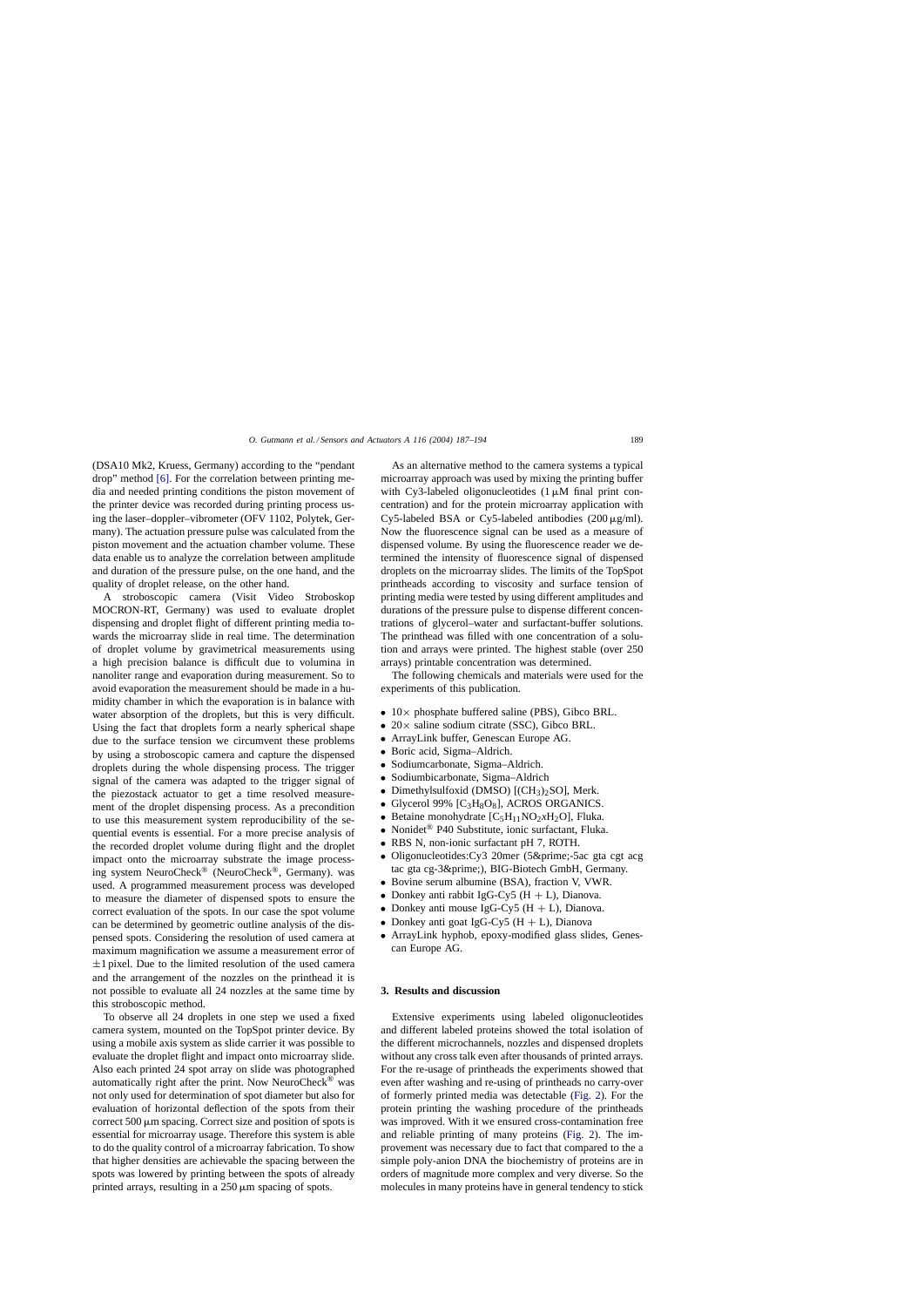<span id="page-3-0"></span>

Fig. 2. Carry-over test: the printhead was filled with Cy5-labeled BSA and buffer like a checker board (a). The printed microarrays were evaluated in a fluorescence reader (b). Afterwards the printheads were washed, refilled with the inversed checkerboard filling and printed (c). The whole procedure was repeated five times (b–f). In the quantification of the  $4 \times 6$ arrays only the spots with Cy5-BSA are visible, that means both no cross-contamination and carry-over was detectable using the fluorescence reader.

to the hydrophobic coating of the printhead nozzles than oligonucleotides. The improved standard washing procedure is more stringent so it fulfils the requirements of DNA and protein usage and cleans the printhead properly. The experiments ascertain carry-over and cross-talk free printing of DNA and protein-microarrays and in contrast to reloading pin printing techniques we have solved for our system a prime critical point of microarray production, leading to high quality whilst high throughput microarray fabrication.

Optimal droplet dispensing conditions are stable over hundreds of dispensing cycles and satellite-free. Generally droplet release took place in the first minimum of pressure pulse (Fig. 3). The oscillation of pressure pulse is due to the fact that the piezostack actuator oscillates around the desired stroke (data not shown). The withdraw of piston generates a negative pressure gradient and facilitate thereby the droplet release. We correlated the amplitude and duration of the pressure pulse under optimal droplet dispensing conditions of a specific printing solution to the liquid properties of used buffer. So we found that the droplet release takes longer for higher viscous fluids (Fig. 3). This can be explained with the higher friction of higher viscous fluids. So the response of the fluid takes more time and the pressure pulse has to take longer. It seems not necessary to charge higher pressure amplitude for higher viscous fluids. The highest stable printable viscosity and lowest surface tension were 30 vol.% glycerol–water and 0.5 vol.% Nonidet<sup>®</sup> P40-buffer solution, respectively.

With the used automated image processing system we measured 250 volumes recorded per printing buffer by the stroboscopic camera for droplets during flight (Fig. 4). Based on this we found the droplet diameter at optimal dispensing conditions to be dependent on viscosity and surface tension as well. For oligonucleotides as printing media the reproducibility of droplet diameter within one single



Fig. 3. On the top and the bottom of the graph the droplet ejection of two different concentrations of DMSO is shown (grey lines: DMSO 5%, dark lines: DMSO 50%). The different used amplitudes of the piezo stack actuator are indicated in blue and green based on possible maximum deflection. In the graph the displacement of the of the piston (lower curves) and the calculated pressure pulse (upper curves) are plotted against the time. The points of droplet release are indicated.

channel was in general better than 1% independent from used printing buffer [\(Fig. 5\)](#page-4-0). The droplet diameter and their CVs (per single nozzle) using protein media were measured by the mounted camera system on the TopSpot printer device. They were slightly higher ([Fig. 6\),](#page-4-0) but can be explained by tiny inhomogeneities of the hydrophobic surface coating of used microarray substrate and by differing solubility of proteins in buffer solutions. But with optimal dispensing conditions for both media CVs below 1% per single nozzle were achieved. Between all 24 nozzle of the printhead a CV better than 1.5% was measured, while using optimal dispensing conditions. The assumed measurement error of the stroboscopic camera method and the measured diameters of dispensed droplet ranging from 130 to 140  $\mu$ m, resulting in a CV of measurement of about 1%. So the measured CVs of droplet diameter were close to the measurement error of the stroboscopic camera method.



Fig. 4. Sequence of the dispensing process (left to the right) recorded by a stroboscopic camera: droplet formation and ejection out of a nozzle, droplet flight and droplet impact on the microarray slide.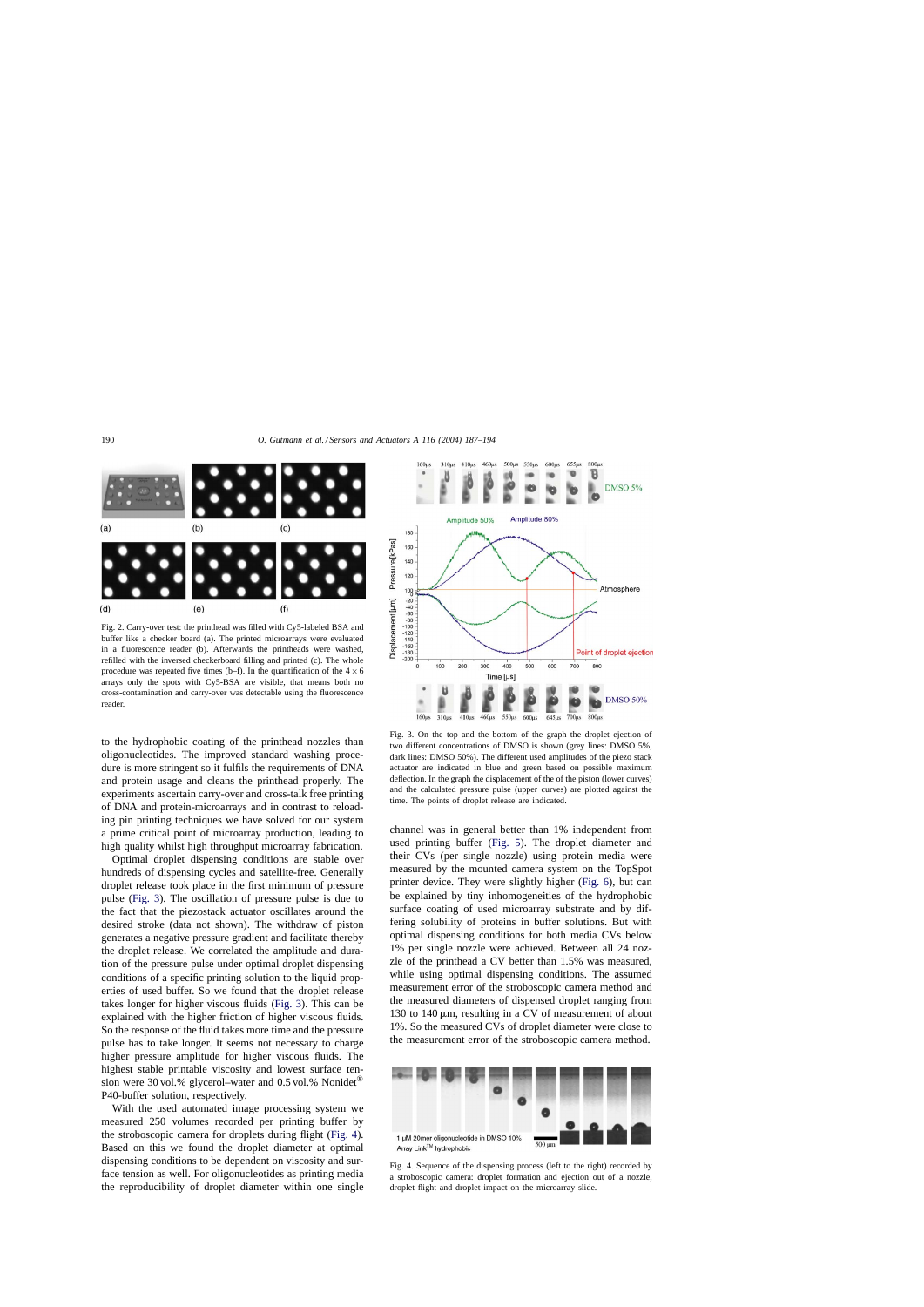One main reason for the small difference of 0.5% between different single nozzle data and 24 nozzles data is the hydrophobic coating of the nozzle surface. We suppose that tiny differences in the homogeneity of the hydrophobic layer have significant influence on the droplet release process. During the droplet ejection process less coated areas, first of all around the nozzle, get coated with printing solution, leading to a bigger tear-off edge diameter and in consequence to larger droplet volumes. Of minor importance should be variations in the manufacturing of the nozzles, due to the very precise used etching process.

The correlation between printing media properties and measured droplet diameter showed that the volume of dispensed droplets is highly depending on properties of printing media, mainly viscosity and surface tension. To achieve satellite-free droplet dispensing of all printing media the duration and amplitude of pressure pulse was adjusted to the specific printing media. In all dilution series of printing media the volume increased with increasing viscosity, but also with lower surface tension (Fig. 7). The higher viscosity results in higher friction between the fluid layers so that more fluid get pushed out of the fluid meniscus. A small filament

> 8888888 66666

0000000

# Fig. 6. Printing accuracy: On the left, overlaying of the measured

*xy*-coordinates of spot centers from 16 sequentially printed arrays using the 24 nozzle printhead. Each cross indicates the center of a spot and the cross width the corresponding spot diameter. The deflection of all spots is less than  $10 \mu m$  from regular  $500 \mu m$  grid. On the right, a picture of a  $250 \mu m$  spot spacing by interlacing printing is shown.

 $\mathbf{x}$ 

of fluorescence signal within one spot is shown in detail, demonstrating the high homogeneity of the printed spots. of liquid is formed right before the droplet tears off caused

Fig. 7. Cy3-labeled 20mer (1  $\mu$ M) oligonucleotides in 30% (v/v) DMSO on a microarray slide. The left side shows the fluorescence analysis of printed spots with a CV of 2.1% over all spots. On the top the distribution

by the surface tension of the printing fluid. Lower surface tension delays the formation of droplet, leading to higher droplet volume. Only the Nonidet<sup>®</sup> +  $3 \times$  SSC buffer was an exception. In contrast to the other tested buffers the droplet volume first increased and then decreased with increasing surfactant concentrations.

The reason for this exceptional decreasing droplet volumes at very high surfactant concentrations, resulting in very low surface tension, remained unclear. In the experiments it was not possible to vary viscosity and surface tension independently. One possible way to assure which parameter is predominant would be a computer simulation of the printing process.

The pictures of printed arrays (right after each print), made by the mounted camera system of the TopSpot printer device, verified the results of droplets during flight (stroboscopic data). Both, spots of microarrays with oligonucleotides and also those with proteins, showed CVs of droplet diameters below 1.5% per printed array using optimal dispensing conditions. It also showed the high reproducibility of the whole printing process during printing hundreds of arrays. Comparing of all printed spots per array with all spots of the next printed arrays showed CVs below 1.6%, including the error of manufacturing dependent inhomogeneities of the hydrophobic coating of used microarray slides, which are leading to variations in spot diameter on the slide.

Also the highly correct position accuracy could be shown. The spot positions of a sequence of 16 printed arrays were measured geometric outline analysis using the automated image processing software NeuroCheck®. The deflection of spots was random and less than 10  $\mu$ m from regular 500  $\mu$ m grid. Higher spot densities on the substrates were generated successfully by printing between the spots of a printed array, so that with a 500  $\mu$ m nozzle spacing a 250  $\mu$ m spacing of spots was achieved ([Table 1\).](#page-5-0)The variation of piezo stack amplitude and the variation of initial actuation chamber

Fig. 5. Measured droplet radius (means out of 250 droplet ejections, error bars representing the standard deviation) and calculated droplet volumes of SSC buffers depending on viscosity and surface tension: The arrows indicate the increasing viscosity and surface tension of different SSC buffer concentrations.



<span id="page-4-0"></span>

68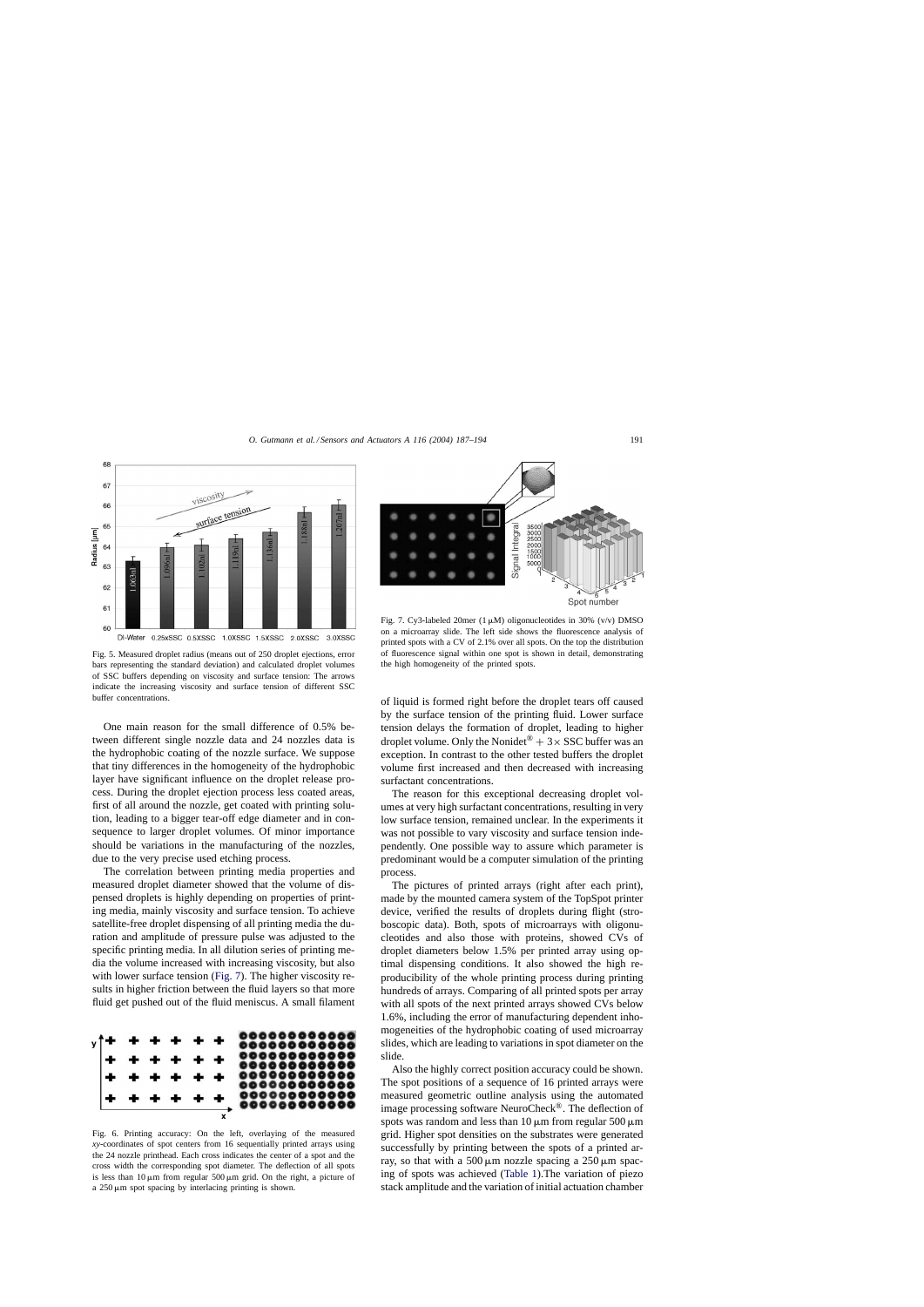<span id="page-5-0"></span>Table 1

Table of used printing buffer solutions for oligonucleotides printing and the corresponding droplet diameters with CVs, using the optimal pressure pulse for each printing medium

| <b>Buffer</b>  | Concentration | Diameter of<br>dispensed<br>droplets $(\mu m)$ | CV(%) | <b>Buffer</b>                                  | Concentration | Diameter of<br>dispensed<br>droplets $(\mu m)$ | CV(%) |
|----------------|---------------|------------------------------------------------|-------|------------------------------------------------|---------------|------------------------------------------------|-------|
| PBS (M)        | 0.0375        | 128.88                                         | 0.32  | Glycerol (vol.%)                               | 2.5           | 130.08                                         | 0.08  |
|                | 0.075         | 128.88                                         | 0.22  |                                                | 5             | 131.98                                         | 0.33  |
|                | 0.15          | 131.84                                         | 0.33  |                                                | 10            | 139.42                                         | 0.32  |
|                | 0.225         | 134.18                                         | 0.29  |                                                | 15            | 141.32                                         | 0.55  |
|                | 0.3           | 135.74                                         | 0.13  |                                                | 20            | 143.3                                          | 0.33  |
|                | 0.45          | 135.32                                         | 0.17  |                                                | 30            | 142.58                                         | 0.30  |
| SSC (M)        | 0.075         | 127.9                                          | 0.20  | $3 \times$ SSC $\times$ (M) betaine            | 0.2           | 129.22                                         | 0.22  |
|                | 0.15          | 128.14                                         | 0.29  |                                                | 0.3           | 127.64                                         | 0.26  |
|                | 0.3           | 128.8                                          | 0.19  |                                                | 0.4           | 127.8                                          | 0.22  |
|                | 0.45          | 129.44                                         | 0.16  |                                                | 0.5           | 128.84                                         | 0.14  |
|                | 0.6           | 131.40                                         | 0.24  |                                                | 1.0           | 134.28                                         | 0.33  |
|                | 0.9           | 132.10                                         | 0.24  |                                                | 1.5           | 139.68                                         | 0.22  |
| $DMSO$ (vol.%) | 5             | 129.14                                         | 0.19  | $3 \times SSC \times$ (%) Nonidet <sup>®</sup> | 0.0005        | 131.58                                         | 0.22  |
|                | 10            | 128.22                                         | 0.10  |                                                | 0.001         | 136.02                                         | 0.10  |
|                | 20            | 132.52                                         | 0.24  |                                                | 0.01          | 137.32                                         | 0.48  |
|                | 30            | 136.74                                         | 0.29  |                                                | 0.05          | 135.54                                         | 0.32  |
|                | 40            | 141.64                                         | 0.27  |                                                | 0.1           | 133.40                                         | 0.39  |
|                | 50            | 143.58                                         | 0.25  |                                                | 0.5           | 122.80                                         | 0.81  |

Droplet diameters and CVs were measured during flight out of 250 droplet ejections using a stroboscopic camera.

volume enables generation of an ideal pressure pulse for stable and satellite-free printing of all used media. But based on one liquid the droplet volume is not modifiable through pressure modification, if one single droplet should be ejected, as it is possible in the direct displacement system described in [\[7\].](#page-6-0) By using different pressure pulses it was possible to print stable and reproducible media with up to 1 vol.% of surfactant solution (NP40 substitute). This

represents a surface tension of approximately 26 mN/m. Lower surface tension led to leakage of fluid out of the nozzles, wetting of nozzle and with it less reproducible or completely missing droplet dispensing. Experiments with glycerol–water media showed that up to 30 vol.% glycerol was printable, which represents a viscosity of about 1.9 mPa. Higher concentrations led to no droplet ejection, because of the high fluidic resistance of these media.

Table 2

Table of used printing buffer solutions for BSA printing and the corresponding droplet diameters on a microarray substrate with CVs, using the optimal pressure pulse for each printing medium

| Buffer           | Concentration (M) | Diameter of<br>droplets on<br>the substrate | CV(%) | <b>Buffer</b>  | Concentration (M) | Diameter of<br>droplets on<br>the substrate | CV(%) |
|------------------|-------------------|---------------------------------------------|-------|----------------|-------------------|---------------------------------------------|-------|
| <b>PBS</b>       | 0.05              | 239.74                                      | 0.53  | ArrayLink      | 0.05              | 220.44                                      | 0.37  |
|                  | 0.1               | 241.00                                      | 0.42  |                | 0.1               | 210.66                                      | 0.51  |
|                  | 0.2               | 242.90                                      | 0.66  |                | 0.2               | 210.78                                      | 0.63  |
|                  | 0.3               | 244.76                                      | 0.42  |                | 0.3               | 213.76                                      | 0.66  |
|                  | 0.4               | 244.86                                      | 0.81  |                | 0.4               | 219.54                                      | 0.67  |
|                  | 0.5               | 245.80                                      | 0.34  |                | 0.5               | 219.90                                      | 0.48  |
| <b>SSC</b>       | 0.05              | 252.22                                      | 0.52  | <b>B</b> orate | 0.05              | 208.44                                      | 0.67  |
|                  | 0.1               | 255.96                                      | 0.62  |                | 0.1               | 209.32                                      | 0.47  |
|                  | 0.2               | 254.66                                      | 0.68  |                | 0.2               | 209.64                                      | 0.53  |
|                  | 0.3               | 257.70                                      | 0.49  |                | 0.3               | 212.10                                      | 0.64  |
|                  | 0.4               | 256.16                                      | 0.47  |                | 0.4               | 213.88                                      | 0.81  |
|                  | 0.5               | 261.70                                      | 0.84  |                | 0.5               | 218.32                                      | 0.81  |
| Sodium-carbonate | 0.05              | 225.84                                      | 0.28  |                |                   |                                             |       |
|                  | 0.1               | 261.70                                      | 0.30  |                |                   |                                             |       |
|                  | 0.2               | 218.62                                      | 0.31  |                |                   |                                             |       |
|                  | 0.3               | 218.90                                      | 0.59  |                |                   |                                             |       |
|                  | 0.4               | 219.40                                      | 0.17  |                |                   |                                             |       |
|                  | 0.5               | 220.72                                      | 0.43  |                |                   |                                             |       |

Droplet diameters and CVs out of 25 pictures of printed arrays on the microarray slide using the mounted camera system of the TopSpot printer device.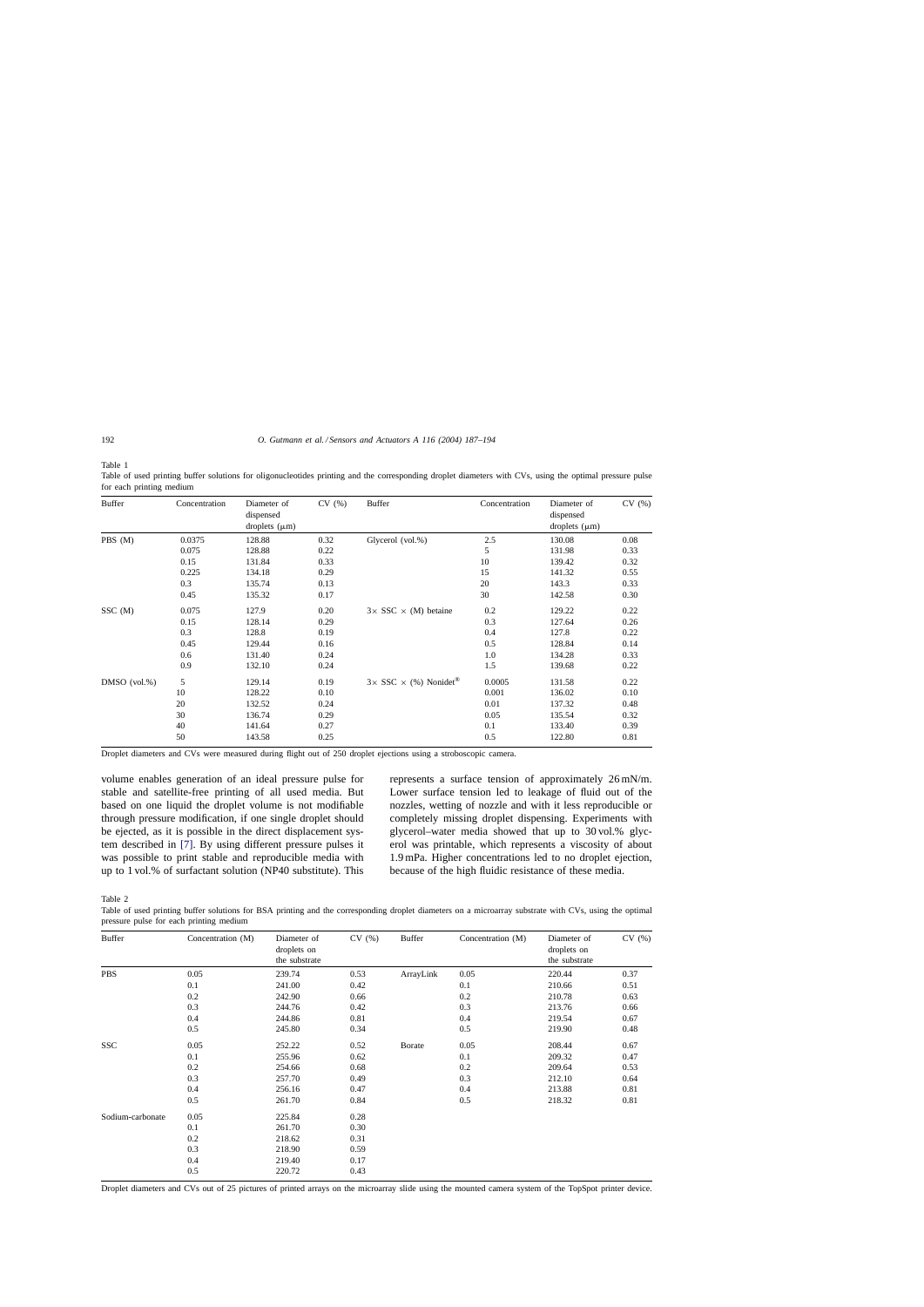<span id="page-6-0"></span>Table 3

Overview table of the results of the reproducibility experiments showing the high reproducibility of the system with camera data as well as with a typical microarray method

| $CV$ of single nozzle by stroboscopic camera $(\%)$   | 1.0 |
|-------------------------------------------------------|-----|
| $CV$ over the printhead by stroboscopic camera $(\%)$ | 1.5 |
| $CV$ array to array by camera method $(\%)$           | 1.6 |
| CV of print-head using fluorescence method (%)        | 2.1 |
|                                                       |     |

The outstanding performance of this printhead was also verified in microarray experiments using the fluorescence based quantification of the dispensed volumes with Cy3-labeled oligonucleotides and Cy5-labeled antibodies in different printing buffers. We found the CV of fluorescence signals over all 24 spots to be better than 2.1% depending on used printing buffer ([Table 2\).](#page-5-0) The different results of CVs compared to the camera data can be explained by environmental influence factors, e.g. humidity or temperature, and measurement errors due to the fluorescence method on microarray slides, e.g. quenching of used fluorochromes or salt out effects in spots. With it the camera results were verified in a typical microarray experiments and showed that the system is suited for high quality microarray production (Table 3).

### **4. Conclusion**

We have investigated the correlation between satellite free droplet release and liquid viscosity in a highly parallel, pressure driven nanoliter dispenser. In extensive studies we found that for liquids of different viscosities the duration of the pressure pulse is the predominant effect compared to pressure amplitude. By variation of pressure pulse amplitude and duration we were able to dispense stable and reproducible up to 1.9 mPa of viscosity, which is equivalent to the viscosity of 30 vol.% glycerol/water. The results suggest that higher viscosities could be dispensed by longer duration of pressure pulse, but this was not possible with the used experimental set-up. Surface tensions below 26 mN/m led to leakage of fluid out of the nozzles, wetting of nozzle, even before actuation. To dispense media with lower surface tension, the hydrophobic coating of the printhead has to be improved.

Experiments with oligonucleotides as well as with different proteins showed ascertained carry-over and cross-talk free printing of DNA and protein microarrays. With it for our system we solved a prime critical point of usage in microarray production, enabling high quality whilst high throughput microarray fabrication.

For oligonucleotide printing we measured CVs of droplet diameter to be better than 1% within one single dispensing nozzle. Using protein solutions as printing media led to slightly higher CVs, but as for the oligonucleotides below 1% per single nozzle. Within all 24 nozzles of a printhead we found CVs to be better than 1.5% for each used printing buffer using optimal dispensing conditions. The tiny differences between single nozzle and all nozzles of a

printhead are supposed to be influenced by in inhomogeneities of the hydrophobic coating around the nozzle surface. So ultra-hydrophobic coating with protein repelling properties would be favorable.

### **5. Outlook**

The future work will be the evaluation of this results with other biological molecules of higher complexity and molecular weight. Therefore an adaptation of the electronic driver of the piezo actuator for increased pressure pulse duration is necessary. To assure which parameter is predominant a computer simulation of the printing process will be established in the near future. A pressure sensor in the piston will be integrated into the system to get on-line pressure data during droplet dispensing process. The hydrophobic coating of the nozzle area has to be improved to achieve a stable and reproducible droplet ejection even with higher complex printing medias. The coupling efficiency of printing media by using different printing buffers should be evaluated to find an optimal printing buffer system for microarray production with the TopSpot system, that means microfluidically as well as biochemically. Printheads with different nozzle diameters will be fabricated to achieve lower droplet volumes, e.g. for printing on very hydrophilic substrates without mixing of spots.

### **Acknowledgements**

Financial support is partially given by grants from German Ministry of Science and Technology, BMBF project nanoMAP 0312001D, and Genescan Europe AG.

### **References**

- [1] J. Ducrée, H. Gruhler, N. Hey, M. Mueller, S. Békési, M. Freygang, H. Sandmaier, R. Zengerle, TopSpot—a new method for the fabrication of microarrays, Technical Digest, in: Proceedings of the Thirteenth IEEE Annual International Conference on Micro Electro Mechanical Systems, Mizyazaki, Japan, 23–27 January 2000, pp. 317–322.
- [2] M. Schena, Microarray Biochip Technology, first ed., Eaton Publishing, Natick, MA, 2000.
- [3] The chipping forecast, Nat. Genet. 21 (Suppl.) (1999) 1–60.
- [4] P. Mitchell, A perspective on protein microarrays, Nat. Biotechnol. 20 (2002) 225–229.
- [5] B. de Heij, S. Békési, M. Loehr, G. Kattinger, H. Sandmaier, R. Zengerle, A 96 channel printhead for production of microarrays, in: Proceedings of The International MEMS Workshop 2001 iMEMS, Singapore, 4–6 July 2001, pp. 125–131.
- [6] E.Y. Arashiro, N.R. Demarquette, Use of the pendant drop method to measure interfacial tension between molten polymers, Mater. Res. 2 (1999) 23–32.
- [7] C.P. Steinert, I. Goutier, O. Gutmann, H. Sandmaier, S. Messner, M. Daub, B. de Heij, R. Zengerle, An improved 24 channel picoliter dispenser based on direct liquid displacement, Digest of Technical Papers, in: Proceedings of the 12th IEEE International Conference on Solid-State Sensors, Actuators and Microsystems, Boston, USA, 9–12 June 2003, pp. 376–379.